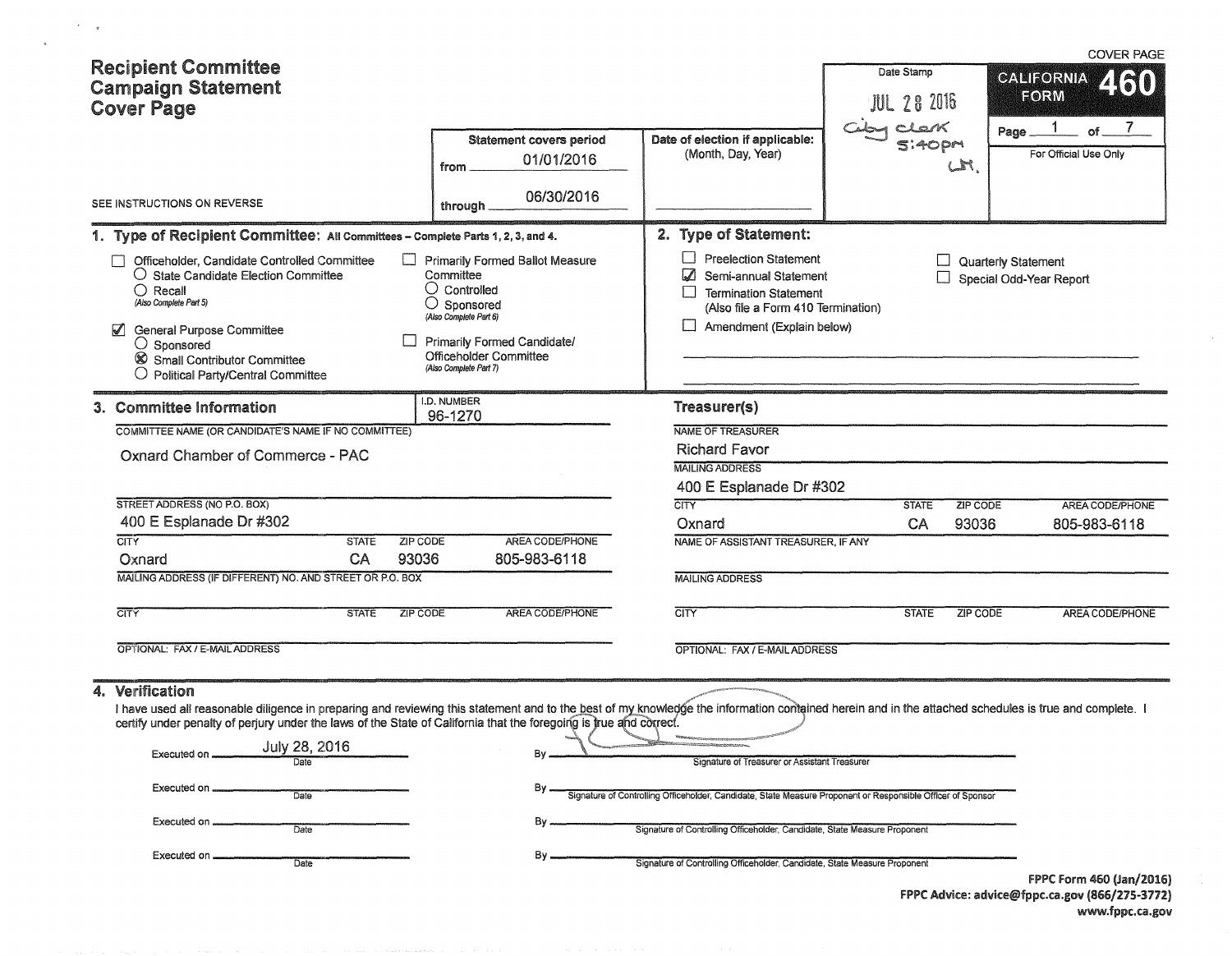| <b>Campaign Disclosure Statement</b>                                  | Amounts may be rounded                                            |                                                               |                                               |                                | <b>SUMMARY PAGE</b>                                                                  |  |
|-----------------------------------------------------------------------|-------------------------------------------------------------------|---------------------------------------------------------------|-----------------------------------------------|--------------------------------|--------------------------------------------------------------------------------------|--|
| <b>Summary Page</b>                                                   | to whole dollars.                                                 |                                                               | Statement covers period<br>01/01/2016<br>from |                                | CALIFORNIA<br>460<br>FORM                                                            |  |
|                                                                       |                                                                   |                                                               | through.                                      | 06/30/2016                     | Page $\frac{2}{\sqrt{7}}$ of $\frac{7}{\sqrt{7}}$                                    |  |
| SEE INSTRUCTIONS ON REVERSE<br>NAME OF FILER                          |                                                                   |                                                               |                                               |                                | I.D. NUMBER                                                                          |  |
| Oxnard Chamber of Commerce - PAC                                      |                                                                   |                                                               |                                               |                                | 96-1270                                                                              |  |
| <b>Contributions Received</b>                                         | <b>Column A</b><br>TOTAL THIS PERIOD<br>(FROM ATTACHED SCHEDULES) | Column B<br><b>CALENDAR YEAR</b><br>TOTAL TO DATE             |                                               |                                | <b>Calendar Year Summary for Candidates</b><br>Running in Both the State Primary and |  |
|                                                                       | 4220                                                              |                                                               | 4220                                          | <b>General Elections</b>       |                                                                                      |  |
|                                                                       | $\Omega$                                                          |                                                               | $\Omega$                                      |                                | 1/1 through 6/30<br>7/1 to Date                                                      |  |
|                                                                       | 4220                                                              |                                                               | 4220                                          | 20. Contributions              |                                                                                      |  |
| 4.                                                                    | $\overline{0}$                                                    |                                                               | $\mathbf 0$                                   | Received<br>21. Expenditures   |                                                                                      |  |
|                                                                       | 4220                                                              |                                                               | 4220                                          | Made                           | $s$ $s$                                                                              |  |
| <b>Expenditures Made</b>                                              |                                                                   |                                                               |                                               |                                |                                                                                      |  |
|                                                                       | 800                                                               | $\sim$                                                        | 800                                           | Candidates                     | <b>Expenditure Limit Summary for State</b>                                           |  |
|                                                                       | $\Omega$                                                          |                                                               | 0                                             |                                |                                                                                      |  |
|                                                                       | 800                                                               | $\sim$                                                        | 800                                           |                                | 22. Cumulative Expenditures Made*<br>(If Subject to Voluntary Expenditure Limit)     |  |
|                                                                       | $\mathbf 0$                                                       |                                                               | 0                                             |                                |                                                                                      |  |
|                                                                       | $\mathbf 0$                                                       |                                                               | 0                                             | Date of Election<br>(mm/dd/yy) | Total to Date                                                                        |  |
|                                                                       | 800                                                               | \$.                                                           | 800                                           |                                |                                                                                      |  |
|                                                                       |                                                                   |                                                               |                                               |                                |                                                                                      |  |
| <b>Current Cash Statement</b>                                         | 7588                                                              |                                                               |                                               | $\mathcal{L} = \mathcal{L}$    | S                                                                                    |  |
|                                                                       | 4220                                                              | To calculate Column B,                                        |                                               |                                |                                                                                      |  |
|                                                                       | 5                                                                 | add amounts in Column<br>A to the corresponding               |                                               |                                | *Amounts in this section may be different from amounts                               |  |
|                                                                       | 800                                                               | amounts from Column B<br>of your last report. Some            |                                               | reported in Column B.          |                                                                                      |  |
|                                                                       | 11013                                                             | amounts in Column A may                                       |                                               |                                |                                                                                      |  |
| 16. ENDING CASH BALANCE Add Lines 12 + 13 + 14, then subtract Line 15 | S                                                                 | be negative figures that<br>should be subtracted from         |                                               |                                |                                                                                      |  |
| If this is a termination statement. Line 16 must be zero.             |                                                                   | previous period amounts. If<br>this is the first report being |                                               |                                |                                                                                      |  |
|                                                                       |                                                                   | filed for this calendar year,<br>only carry over the amounts  |                                               |                                |                                                                                      |  |
| <b>Cash Equivalents and Outstanding Debts</b>                         |                                                                   | from Lines 2, 7, and 9 (if<br>any).                           |                                               |                                |                                                                                      |  |
|                                                                       | S                                                                 |                                                               |                                               |                                |                                                                                      |  |
|                                                                       |                                                                   |                                                               |                                               |                                | FPPC Form 460 (Jan/2016)                                                             |  |
|                                                                       |                                                                   |                                                               |                                               |                                | FPPC Advice: advice@fppc.ca.gov (866/275-3772)                                       |  |

 $\mathcal{O}(\mathcal{O}(\log n))$ 

 $\mathcal{L}^{\text{max}}_{\text{max}}$ 

FPPC Advice: advice@fppc.ca.gov {866/275-3772) www.fppc.ca.gov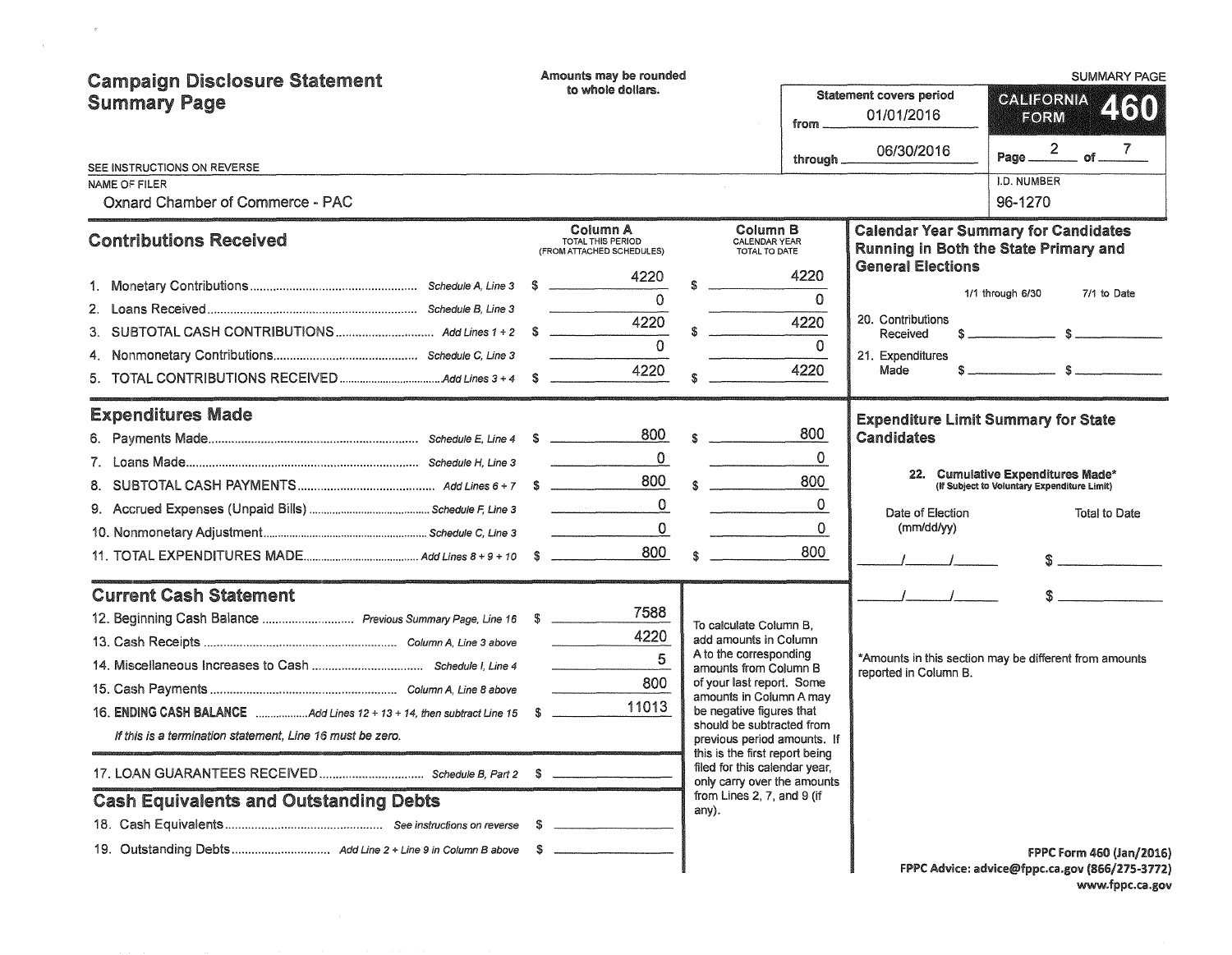| <b>Schedule A</b>                                                                                                                                                                                                                                                                                             | <b>Monetary Contributions Received</b>                                                          |                                                                      | Amounts may be rounded<br>to whole dollars.                                                         | <b>Statement covers period</b><br>from                 | 01/01/2016                                                              | <b>SCHEDULE A</b><br><b>CALIFORNIA</b><br>260<br>FORM |                                          |  |  |
|---------------------------------------------------------------------------------------------------------------------------------------------------------------------------------------------------------------------------------------------------------------------------------------------------------------|-------------------------------------------------------------------------------------------------|----------------------------------------------------------------------|-----------------------------------------------------------------------------------------------------|--------------------------------------------------------|-------------------------------------------------------------------------|-------------------------------------------------------|------------------------------------------|--|--|
| SEE INSTRUCTIONS ON REVERSE                                                                                                                                                                                                                                                                                   |                                                                                                 |                                                                      |                                                                                                     | through.                                               | 06/30/2016                                                              | Page.                                                 | $\mathbf{3}$<br>. of $ ^7$               |  |  |
| NAME OF FILER                                                                                                                                                                                                                                                                                                 |                                                                                                 |                                                                      |                                                                                                     |                                                        |                                                                         | <b>I.D. NUMBER</b>                                    |                                          |  |  |
|                                                                                                                                                                                                                                                                                                               | Oxnard Chamber of Commerce - PAC                                                                |                                                                      |                                                                                                     |                                                        |                                                                         | 96-1270                                               |                                          |  |  |
| <b>DATE</b><br><b>RECEIVED</b>                                                                                                                                                                                                                                                                                | FULL NAME, STREET ADDRESS AND ZIP CODE OF CONTRIBUTOR<br>(IF COMMITTEE, ALSO ENTER I.D. NUMBER) | <b>CONTRIBUTOR</b><br>CODE *                                         | IF AN INDIVIDUAL, ENTER<br>OCCUPATION AND EMPLOYER<br>(IF SELF-EMPLOYED, ENTER NAME<br>OF BUSINESS) | <b>AMOUNT</b><br><b>RECEIVED THIS</b><br><b>PERIOD</b> | <b>CUMULATIVE TO DATE</b><br><b>CALENDAR YEAR</b><br>(JAN. 1 - DEC. 31) |                                                       | PER ELECTION<br>TO DATE<br>(IF REQUIRED) |  |  |
| 1/20/2016                                                                                                                                                                                                                                                                                                     | THRU INTERMEDIARY OXNARD CHAMBER<br>400 E ESPLANADE DR #302<br>OXNARD CA 93036                  | $\square$ IND<br>$\Box$ COM<br>■ОТН<br>$\Box$ PTY<br>$\square$ SCC   |                                                                                                     | 300                                                    |                                                                         |                                                       |                                          |  |  |
| 1/31/2016                                                                                                                                                                                                                                                                                                     | ALL ARE VOLUNTARY CONTRIBUTIONS<br>FOR \$30 OR \$50 PER YEAR<br>NON EQUAL \$100 OR MORE         | $\square$ IND<br>$\Box$ COM<br>Ӣѹн<br>$\square$ PTY<br>$\square$ scc |                                                                                                     | 720                                                    |                                                                         |                                                       |                                          |  |  |
| 2/29/2016                                                                                                                                                                                                                                                                                                     | $\mathbf{u}$                                                                                    | $\square$ IND<br>$\Box$ COM<br>☑отн<br>$\square$ PTY<br>$\Box$ SCC   |                                                                                                     | 630                                                    |                                                                         |                                                       |                                          |  |  |
| 3/31/2016                                                                                                                                                                                                                                                                                                     | ar.                                                                                             | $\square$ IND<br>$\Box$ COM<br>■ОТН<br>$\Box$ PTY<br>$\square$ SCC   |                                                                                                     | 480                                                    |                                                                         |                                                       |                                          |  |  |
| 4/30/2016                                                                                                                                                                                                                                                                                                     | $\mathbf{H}$<br>n<br>$\pmb{v}$<br>$\mathbf{p}_k$<br>80<br>$\mathfrak{g}_{\mathfrak{p}}$         | $\square$ IND<br>$\Box$ COM<br>☑отн<br>$\square$ PTY<br>$\sqcap$ scc |                                                                                                     | 810                                                    |                                                                         |                                                       |                                          |  |  |
|                                                                                                                                                                                                                                                                                                               |                                                                                                 |                                                                      | <b>SUBTOTAL \$</b>                                                                                  | 2940                                                   |                                                                         |                                                       |                                          |  |  |
|                                                                                                                                                                                                                                                                                                               | <b>Schedule A Summary</b>                                                                       |                                                                      |                                                                                                     |                                                        |                                                                         | *Contributor Codes                                    |                                          |  |  |
|                                                                                                                                                                                                                                                                                                               | 1. Amount received this period - itemized monetary contributions.                               | 0                                                                    |                                                                                                     | IND - Individual                                       | COM - Recipient Committee<br>(other than PTY or SCC)                    |                                                       |                                          |  |  |
|                                                                                                                                                                                                                                                                                                               |                                                                                                 |                                                                      |                                                                                                     | 4220                                                   |                                                                         |                                                       | OTH - Other (e.g., business entity)      |  |  |
| 2. Amount received this period – unitemized monetary contributions of less than \$100 \$<br>PTY - Political Party<br>SCC - Small Contributor Committee<br>3. Total monetary contributions received this period.<br>4220<br>(Add Lines 1 and 2. Enter here and on the Summary Page, Column A, Line 1.)TOTAL \$ |                                                                                                 |                                                                      |                                                                                                     |                                                        |                                                                         |                                                       |                                          |  |  |

 $\mathcal{O}(\mathcal{O}(\log n))$ 

 $\mathcal{L}^{\text{max}}$  and  $\mathcal{L}^{\text{max}}$ 

FPPC Form 460 (Jan/2016) FPPC Advice: advice@fppc.ca.gov (866/275-3772) www.fppc.ca.gov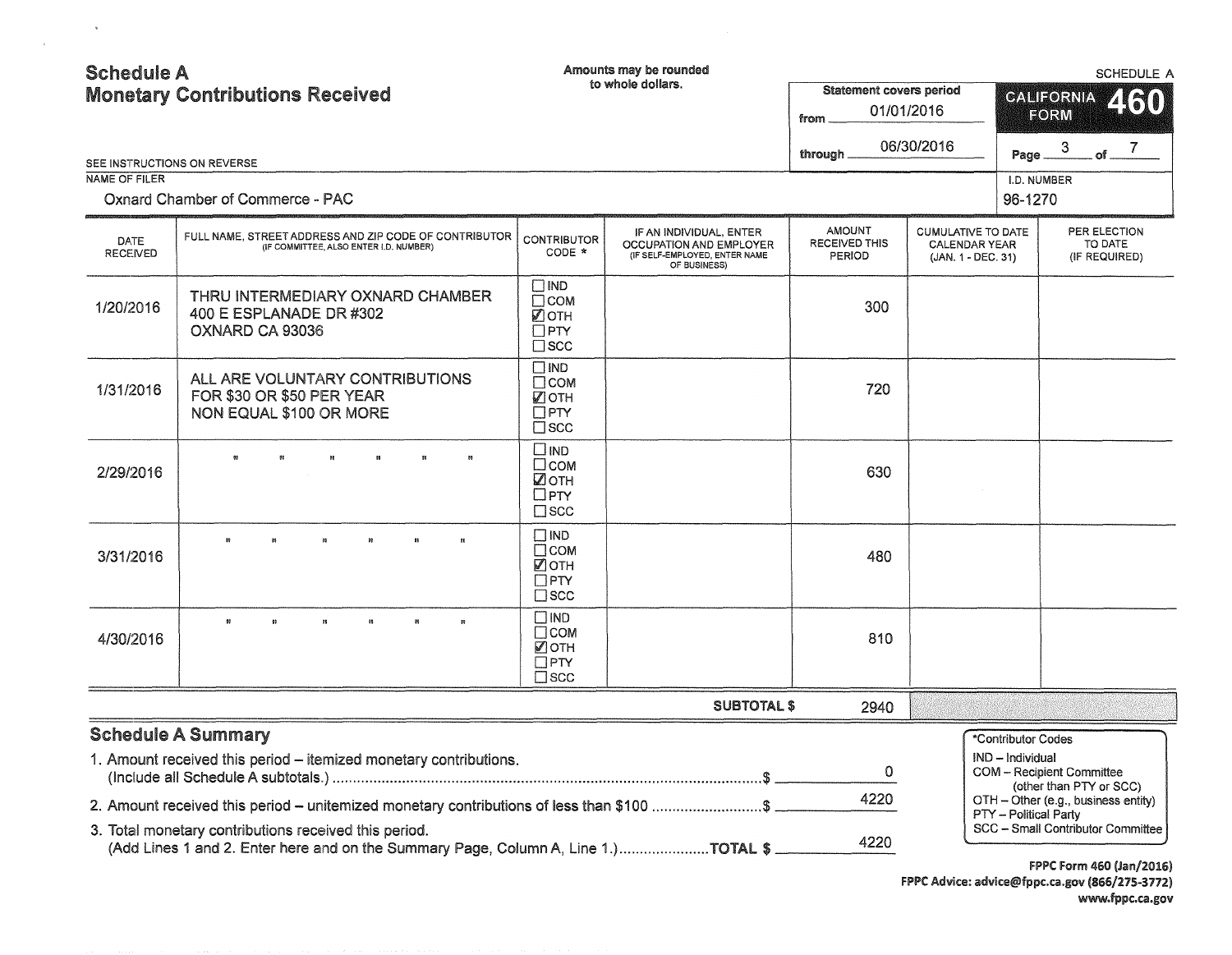| NAME OF FILER                  | <b>Schedule A (Continuation Sheet)</b><br><b>Monetary Contributions Received</b><br>Oxnard Chamber of Commerce - PAC | Amounts may be rounded<br>to whole dollars.                                 |                                                                                                     | <b>Statement covers period</b><br>01/01/2016<br>from<br>through | 06/30/2016                                                              | Page.<br><b>I.D. NUMBER</b> | SCHEDULE A (CONT.)<br><b>CALIFORNIA</b><br>460<br>FORM<br>4<br>of $\overline{\phantom{a}7}$ |  |
|--------------------------------|----------------------------------------------------------------------------------------------------------------------|-----------------------------------------------------------------------------|-----------------------------------------------------------------------------------------------------|-----------------------------------------------------------------|-------------------------------------------------------------------------|-----------------------------|---------------------------------------------------------------------------------------------|--|
|                                |                                                                                                                      |                                                                             |                                                                                                     |                                                                 |                                                                         | 96-1270                     |                                                                                             |  |
| <b>DATE</b><br><b>RECEIVED</b> | FULL NAME, STREET ADDRESS AND ZIP CODE OF CONTRIBUTOR<br>(IF COMMITTEE, ALSO ENTER I.D. NUMBER)                      | <b>CONTRIBUTOR</b><br>$CODE *$                                              | IF AN INDIVIDUAL, ENTER<br>OCCUPATION AND EMPLOYER<br>(IF SELF-EMPLOYED, ENTER NAME<br>OF BUSINESS) | <b>AMOUNT</b><br><b>RECEIVED THIS</b><br>PERIOD                 | <b>CUMULATIVE TO DATE</b><br><b>CALENDAR YEAR</b><br>(JAN. 1 - DEC. 31) |                             | PER ELECTION<br>TO DATE<br>(IF REQUIRED)                                                    |  |
| 5/31/2016                      | THRU INTERMEDIARY OXNARD CHAMBER<br>400 E ESPLANADE DR #302<br>OXNARD CA 93036                                       | $\square$ IND<br>$\Box$ COM<br>√ OTH<br>$\square$ PTY<br>$\square$ scc      |                                                                                                     | 730                                                             |                                                                         |                             |                                                                                             |  |
| 6/30/2016                      | ALL ARE VOLUNTARY CONTRIBUTIONS<br>FOR \$30 OR \$50 PER YEAR<br><b>NON EQUAL \$100 OR MORE</b>                       | $\square$ IND<br>$\Box$ COM<br>■ОТН<br>$\Box$ PTY<br>$\square$ scc          |                                                                                                     | 550                                                             |                                                                         |                             |                                                                                             |  |
|                                |                                                                                                                      | $\Box$ IND<br>$\Box$ COM<br>$\Box$ OTH<br>$\Box$ PTY<br>$\square$ scc       |                                                                                                     |                                                                 |                                                                         |                             |                                                                                             |  |
|                                |                                                                                                                      | $\square$ IND<br>$\Box$ COM<br>□отн<br>$\square$ PTY<br>$\square$ scc       |                                                                                                     |                                                                 |                                                                         |                             |                                                                                             |  |
|                                |                                                                                                                      | $\square$ IND<br>$\Box$ COM<br>$\Box$ OTH<br>$\square$ PTY<br>$\square$ scc |                                                                                                     |                                                                 |                                                                         |                             |                                                                                             |  |
|                                |                                                                                                                      |                                                                             | <b>SUBTOTAL \$</b>                                                                                  | 1280                                                            |                                                                         |                             |                                                                                             |  |

\*Contributor Codes IND - Individual COM - Recipient Committee (other than PTY or SCC) OTH - Other (e.g., business entity) PTY - Political Party SCC - Small Contributor Committee

 $\langle \hat{\mathbf{n}} \rangle$ 

 $\sim 100$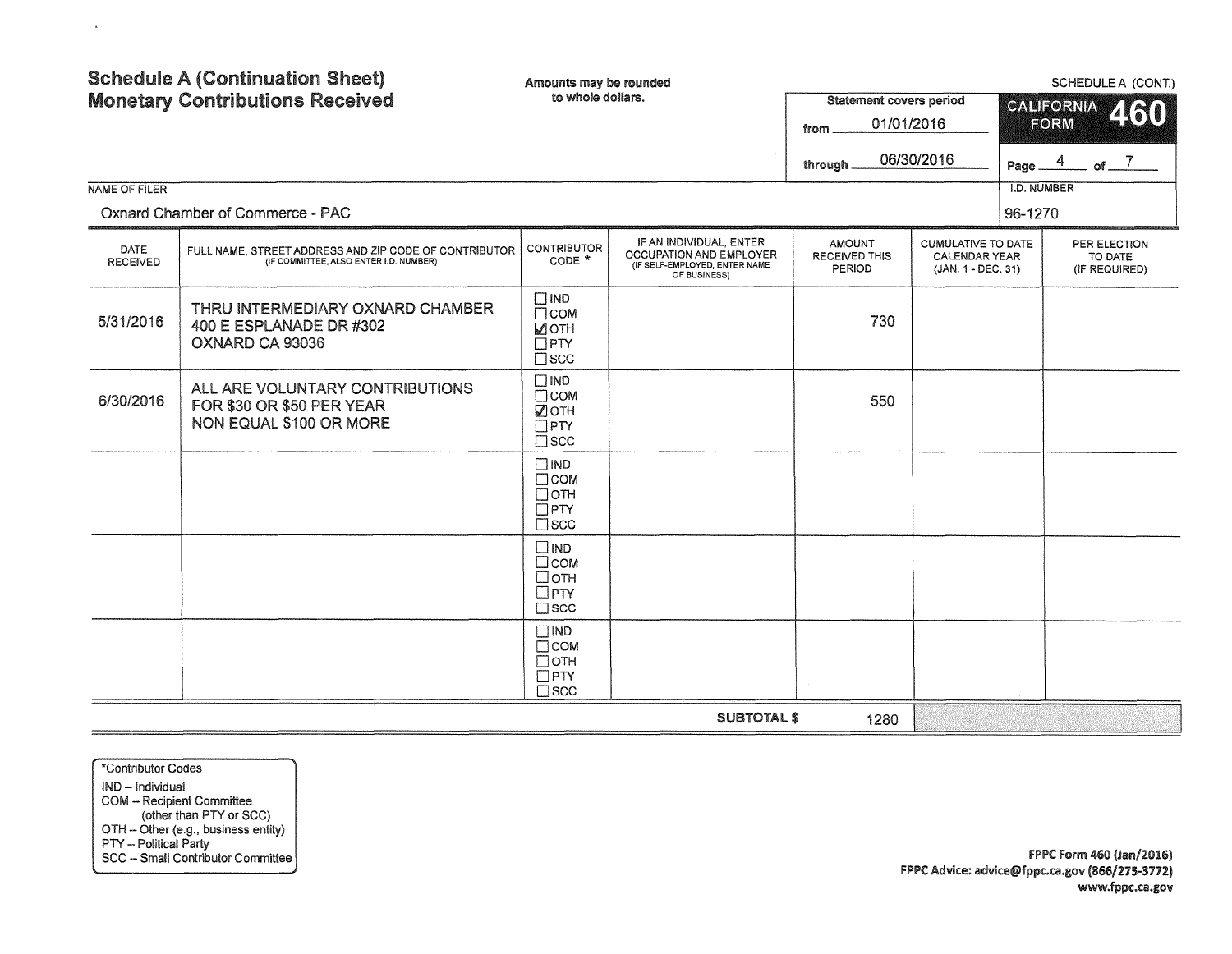| <b>Schedule D</b><br><b>Summary of Expenditures</b><br><b>Supporting/Opposing Other</b><br><b>Candidates, Measures and Committees</b><br>SEE INSTRUCTIONS ON REVERSE<br>NAME OF FILER<br><b>Oxnard Chamber of Commerce - PAC</b> |                                                                                                                                                          | Amounts may be rounded<br>to whole dollars.                                                                                                                                                                           |                                     | <b>Statement covers period</b><br>01/01/2016<br>from<br>06/30/2016<br>through. |                                                                         | <b>SCHEDULE D</b><br>CALIFORNIA<br>460<br>FORM<br>$\frac{5}{2}$ of $\frac{7}{2}$<br>Page __<br>I.D. NUMBER<br>96-1270 |                                          |  |
|----------------------------------------------------------------------------------------------------------------------------------------------------------------------------------------------------------------------------------|----------------------------------------------------------------------------------------------------------------------------------------------------------|-----------------------------------------------------------------------------------------------------------------------------------------------------------------------------------------------------------------------|-------------------------------------|--------------------------------------------------------------------------------|-------------------------------------------------------------------------|-----------------------------------------------------------------------------------------------------------------------|------------------------------------------|--|
| DATE                                                                                                                                                                                                                             | NAME OF CANDIDATE, OFFICE, AND DISTRICT, OR<br>MEASURE NUMBER OR LETTER AND JURISDICTION.<br>OR COMMITTEE                                                | TYPE OF PAYMENT                                                                                                                                                                                                       | <b>DESCRIPTION</b><br>(IF REQUIRED) | <b>AMOUNT THIS</b><br>PERIOD                                                   | <b>CUMULATIVE TO DATE</b><br><b>CALENDAR YEAR</b><br>(JAN. 1 - DEC. 31) |                                                                                                                       | PER ELECTION<br>TO DATE<br>(IF REQUIRED) |  |
| 5/9/2016                                                                                                                                                                                                                         | Dave Grau for Ventura County Supervisor<br>2016<br>P.O. Box 983<br>Ventura, CA 93002-9808<br>Support<br>$\Box$ Oppose<br>$\Box$ Support<br>$\Box$ Oppose | $\nabla$ Monetary<br>Contribution<br>Nonmonetary<br>П<br>Contribution<br>Independent<br>П<br>Expenditure<br>Monetary<br>$\Box$<br>Contribution<br>Nonmonetary<br>П<br>Contribution<br>П<br>Independent<br>Expenditure | FPPC# 1379255                       | 750                                                                            |                                                                         | 750                                                                                                                   |                                          |  |
|                                                                                                                                                                                                                                  | $\Box$ Support<br>$\Box$ Oppose                                                                                                                          | $\Box$ Monetary<br>Contribution<br>$\Box$ Nonmonetary<br>Contribution<br>П<br>Independent<br>Expenditure                                                                                                              |                                     |                                                                                |                                                                         |                                                                                                                       |                                          |  |
|                                                                                                                                                                                                                                  |                                                                                                                                                          |                                                                                                                                                                                                                       | SUBTOTAL \$                         | 750                                                                            |                                                                         |                                                                                                                       |                                          |  |

## Schedule D Summary

 $\alpha$ 

 $\sim$   $\sim$ 

|                                                                                                                                        | 750  |
|----------------------------------------------------------------------------------------------------------------------------------------|------|
|                                                                                                                                        |      |
| 3. Total contributions and independent expenditures made this period. (Add Lines 1 and 2. Do not enter on the Summary Page.)  TOTAL \$ | 750. |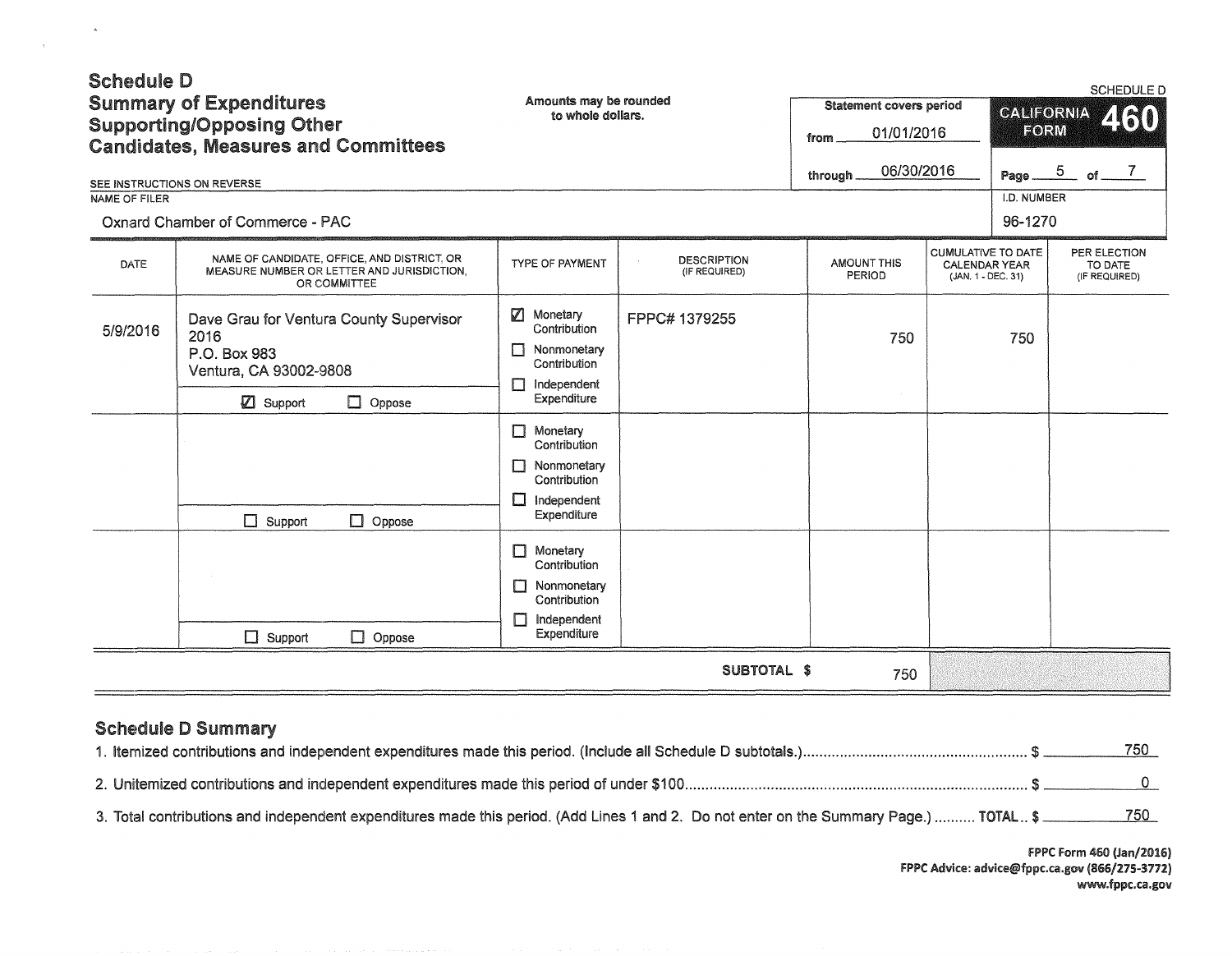| <b>Schedule E</b><br><b>Payments Made</b> | Amounts may be rounded<br>to whole dollars. | Statement covers period | <b>SCHEDULE E</b><br>CALIFORNIA 460 |  |  |
|-------------------------------------------|---------------------------------------------|-------------------------|-------------------------------------|--|--|
|                                           |                                             | 01/01/2016<br>from.     | FORM                                |  |  |
| SEE INSTRUCTIONS ON REVERSE               |                                             | 06/30/2016<br>through.  | Page.                               |  |  |
| NAME OF FILER                             |                                             |                         | I.D. NUMBER                         |  |  |
| Oxnard Chamber of Commerce - PAC          |                                             |                         | 96-1270                             |  |  |

## CODES: if one of the following codes accurately describes the payment, you may enter the code. Otherwise, describe the payment.

|      | CMP campaign paraphernalia/misc.                                    | MBR member communications                     | RAD. | radio airtime and production costs                        |
|------|---------------------------------------------------------------------|-----------------------------------------------|------|-----------------------------------------------------------|
|      | CNS campaign consultants                                            | MTG meetings and appearances                  | RFD. | returned contributions                                    |
|      | CTB contribution (explain nonmonetary)*                             | OFC office expenses                           | SAL  | campaign workers' salaries                                |
|      | CVC civic donations                                                 | <b>PET</b> petition circulating               |      | TEL t.v. or cable airtime and production costs            |
| FIL  | candidate filing/ballot fees                                        | PHO phone banks                               |      | TRC candidate travel, lodging, and meals                  |
|      | FND fundraising events                                              | POL polling and survey research               |      | TRS staff/spouse travel, lodging, and meals               |
|      | $IND$ independent expenditure supporting/opposing others (explain)* | POS postage, delivery and messenger services  | rsF  | transfer between committees of the same candidate/sponsor |
|      | LEG legal defense                                                   | PRO professional services (legal, accounting) | VOT  | voter registration                                        |
| LIT. | campaign literature and mailings                                    | PRT print ads                                 |      | WEB information technology costs (internet, e-mail)       |

| NAME AND ADDRESS OF PAYEE<br>(IF COMMITTEE, ALSO ENTER I.D. NUMBER)                                  | CODE       | OR<br>DESCRIPTION OF PAYMENT |                    | AMOUNT PAID |
|------------------------------------------------------------------------------------------------------|------------|------------------------------|--------------------|-------------|
| California Secretary of State                                                                        | <b>FIL</b> | Annual filing fee            |                    | 50          |
|                                                                                                      |            |                              |                    |             |
|                                                                                                      |            |                              |                    |             |
| * Payments that are contributions or independent expenditures must also be summarized on Schedule D. |            |                              | <b>SUBTOTAL \$</b> | 50          |

## Schedule E Summary

 $\overline{a}$ 

| 4. Total payments made this period. (Add Lines 1, 2, and 3. Enter here and on the Summary Page, Column A, Line 6.)  TOTAL \$ |  |
|------------------------------------------------------------------------------------------------------------------------------|--|

FPPC Form 460 (Jan/2016) FPPC Advice: advice@fppc.ca.gov (866/275-3772) www.fppc.ca.gov